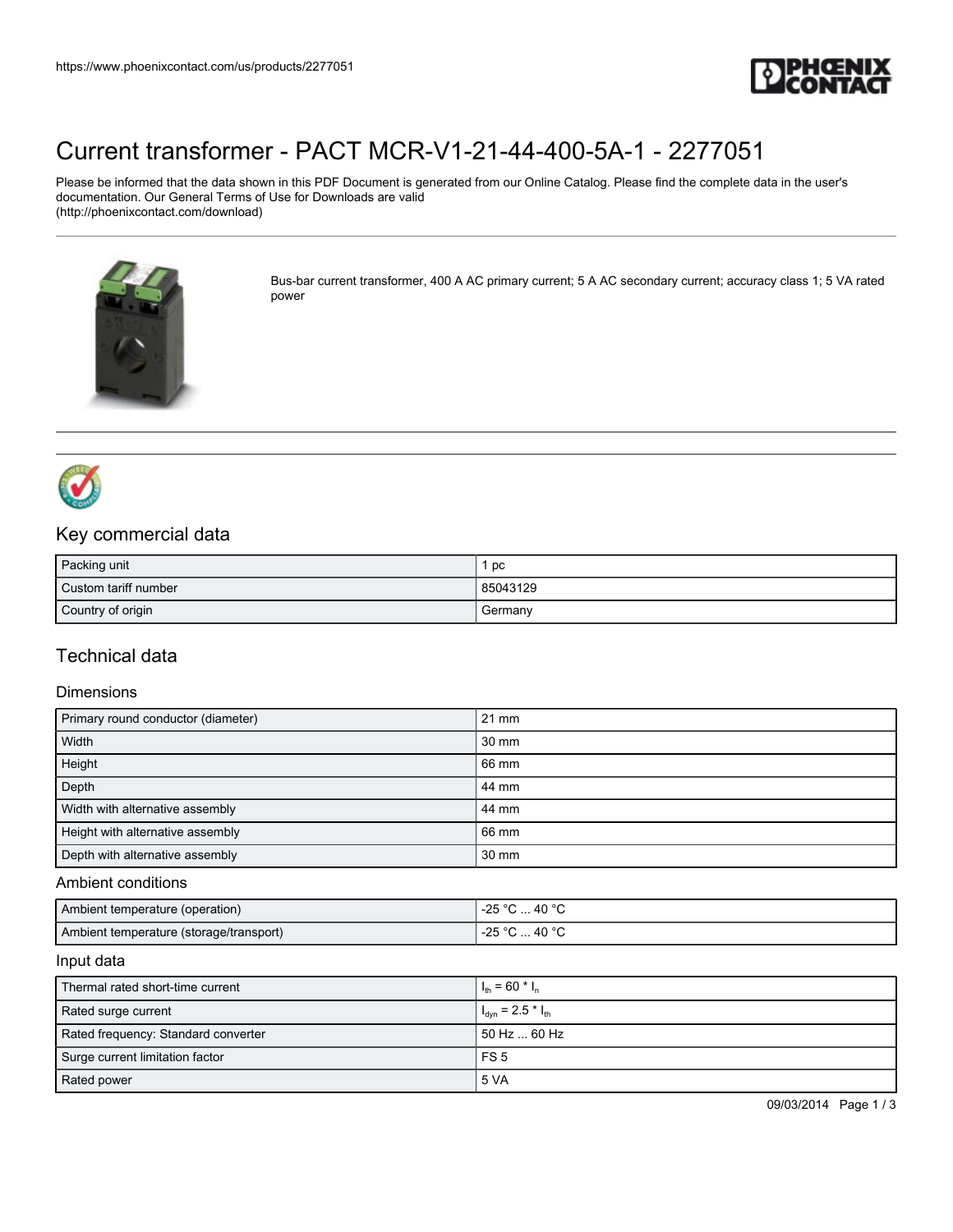

# [Current transformer - PACT MCR-V1-21-44-400-5A-1 - 2277051](https://www.phoenixcontact.com/us/products/2277051)

## Technical data

#### Input data

| Primary rated current I <sub>pn</sub> | $0$ A $\dots$ 400 A |
|---------------------------------------|---------------------|
| Secondary rated current $I_{sn}$      | 5 A AC              |

#### **General**

| Converter type            | Tube rod converter                 |
|---------------------------|------------------------------------|
| Class                     |                                    |
| Can be calibrated         | no                                 |
| Rated insulation voltage  | 1 kV                               |
| Test voltage input/output | 3 kV (50 Hz, 1 min.)               |
| Standards/regulations     | IEC 60044-1                        |
| Color                     | black                              |
| Housing material          | Polyamide PA fiberglass reinforced |

### **Classifications**

#### eCl@ss

| eCl@ss 4.0 | 27210902 |
|------------|----------|
| eCl@ss 4.1 | 27210902 |
| eCl@ss 5.0 | 27210902 |
| eCl@ss 5.1 | 27210902 |
| eCl@ss 6.0 | 27210902 |
| eCl@ss 7.0 | 27210902 |
| eCl@ss 8.0 | 27210902 |

#### ETIM

| <b>ETIM 2.0</b> | EC001505 |
|-----------------|----------|
| <b>ETIM 3.0</b> | EC001505 |
| <b>ETIM 4.0</b> | EC002048 |
| <b>ETIM 5.0</b> | EC002048 |

#### UNSPSC

| UNSPSC 6.01          | 30211501 |
|----------------------|----------|
| <b>UNSPSC 7.0901</b> | 39121019 |
| UNSPSC 11            | 39121006 |
| <b>UNSPSC 12.01</b>  | 39121006 |
| UNSPSC 13.2          | 39121006 |

## Drawings